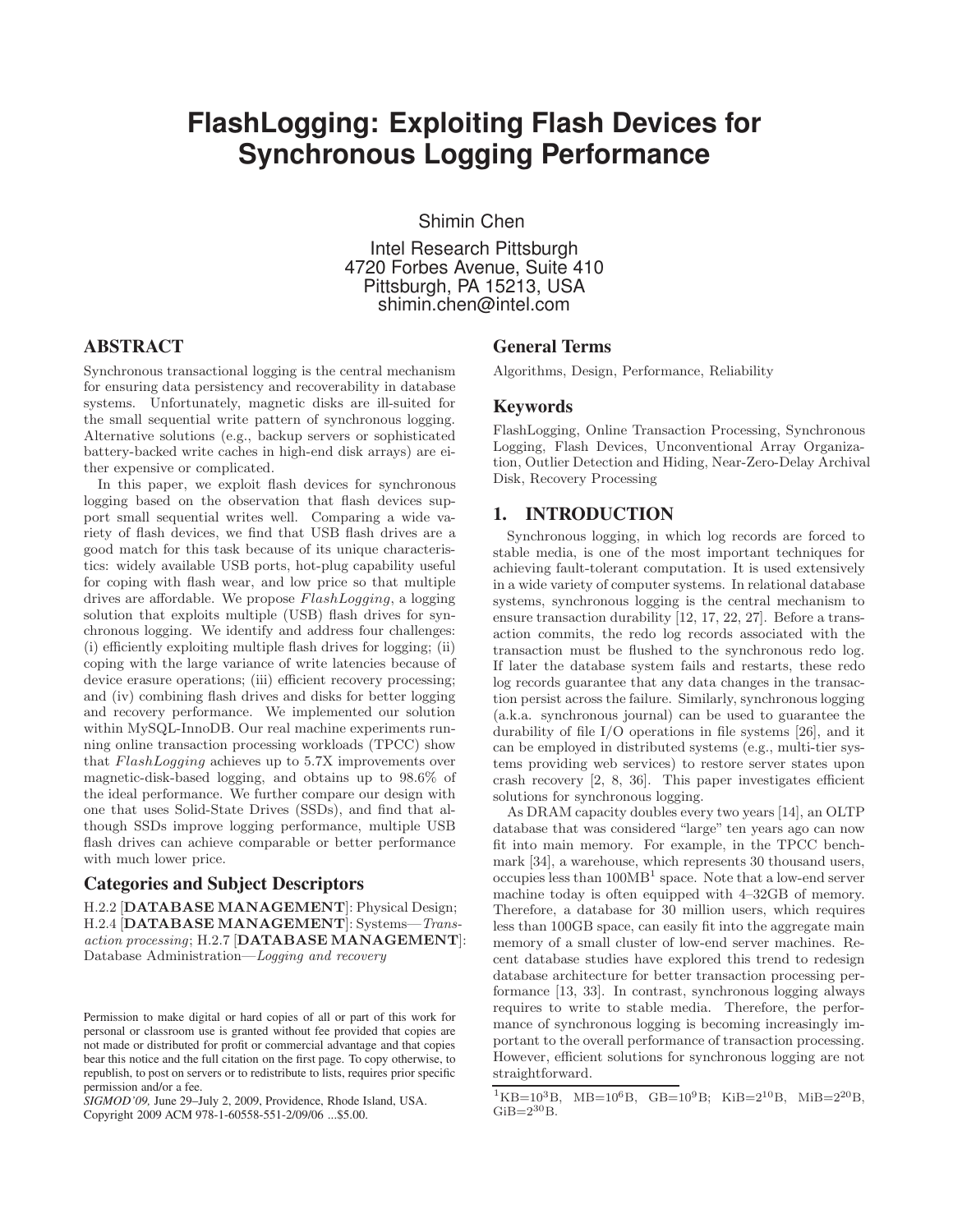

Figure 1: TPCC transaction rates while a magnetic disk is used as the logging device for synchronous transactional logging. (NOTPM: New Order Transactions Per Minute)

#### **1.1 Magnetic Disks Suffer from Small Sequential Writes of Synchronous Logging**

The first solution that comes to mind is to use magnetic disks as the stable media for synchronous logging. Figure 1 shows the TPCC transaction rates with disk-based logging. Two Dell PowerEdge 1955 blade servers are used in the experiments: one is running a MySQL server with the InnoDB backend storage engine supporting a 20-warehouse TPCC database, the other is running a client driver that repeatedly issues TPCC transaction requests and measures the transaction rates. Each blade server is equipped with two 10k rpm SAS disk drives. The database server uses one disk for storing TPCC tables and indices, while the other is devoted to synchronous redo logging. We make sure that the entire TPCC database and its indices can fit into the main memory buffer pool on the server. In each experiment, the client driver runs 32 driver threads for an hour, modeling 32 independent clients without thinking time. (More experimental details and more results varying from 1 to 128 clients are described in Section 5.)

In Figure 1, the left bar corresponds to the required configuration: The write cache in the logging disk is disabled so that log flushes are guaranteed to be on stable media. In contrast, for the right bar, we enable the write cache in the logging disk. While an invalid configuration, the latter is interesting because it models a logging device with ideal performance (modeling the cost of operating system calls, device driver scheduling, and device interface delays). As shown in Figure 1, compared to the ideal configuration, the transaction rate of the required configuration is a factor of 5.8 times lower, indicating that magnetic-disk-based logging is a major performance bottleneck. But why is this the case?

By instrumenting the source code of MySQL-InnoDB, we obtain the cumulative distribution of log flush sizes, as shown in Figure 2. While log writes are often accumulated in an in-memory log buffer, log flushes send actual I/O writes to the logging device. As shown in Figure 2, the distribution is dominated by small I/O write sizes: 82.9% of the write sizes are less than 10KB large, 90.5% of the write sizes are less than 15KB large, and 99.0% of the write sizes are less than 36KB. Compared to the track size of a typical disk (e.g., 8MB), the write size is very small. Since synchronous logging mainly sequentially appends to the log, the major access pattern is small sequential writes. It is common knowledge that magnetic disks (without write caching) are ill-suited for handling small sequential writes. Because the



Figure 2: The cumulative distribution of MySQL-InnoDB log flush sizes when running a TPCC test with the logging disk write cache disabled (corresponding to the left bar in Figure 1).

platters in a disk are constantly spinning, a small write to a subsequent (sequential) location often incurs a full rotational delay. Even the highest-performing 15k rpm disks experience 4ms rotational delays. Fundamentally, this penalty is determined by the mechanical capabilities of magnetic disks, which is difficult to reduce.

#### **1.2 Alternatives are Expensive or Complicated**

In light of the above problem, high-end disk arrays often provide battery-backed write caches that are controlled by the caching mechanisms to prevent data loss [22]. Upon a power failure, data is required to be maintained for up to several days until power is properly restored. Note that a UPS (Uninterruptible Power Supply) is insufficient for this purpose. This solution achieves good logging performance by using caches but incurs the cost of purchasing expensive disk array systems.

Another alternative approach is to replicate the state of a database server across one or more backup servers (a.k.a. replicas) for fault tolerance. If the states of all the replicas are kept consistent, then database requests can be served as long as at least one of the replicas does not fail. However, it is challenging to implement a working and scalable replication solution for transaction processing [1, 4, 7, 11, 21]. Eagerly updating replicas as part of a transaction may incur significant overhead, while lazily updating replicas after transactions commit may result in loss of transactions, stale data versions, and/or complicated conflict resolution problems. Even if a replication scheme could replace transactional logging, purchasing backup servers multiplies the cost of ownership.

#### **1.3 Our Approach: Exploiting Flash Devices**

We would like to find a synchronous logging solution that is efficient, inexpensive, and simple. In this paper, we study flash devices as a promising candidate for such a solution based on the following observations:

- Efficiency: There are no moving components in flash devices. Therefore, flash devices do not suffer from the limitation of magnetic disks. We observe that for small sequential writes, flash devices are up to 9X faster than magnetic disks.
- Low Price: Flash memory capacity has been increasing and its price per GB decreasing exponentially [23] thanks to the demand in the mobile and embedded markets. Note that although the capacity of flash de-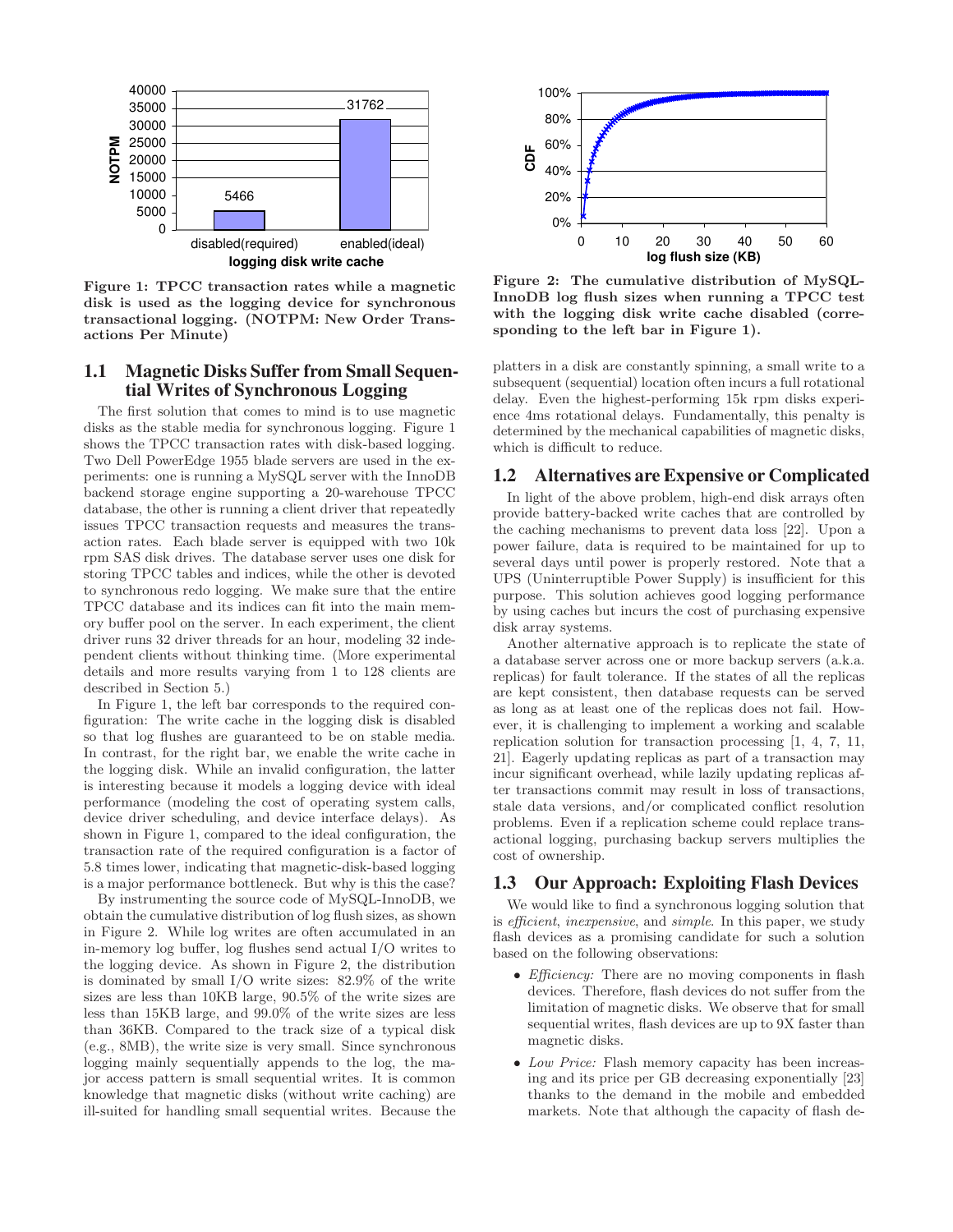vices (e.g., 1—32GB) is often smaller than that of magnetic disks, it is typically sufficient for synchronous logging (whose requirements are detailed in Section 3.1).

• Simplicity: Unlike replication schemes discussed in the above, the design impact of employing flash devices for logging can be constrained to the logging subsystem, thereby avoiding significant changes to the entire database system.

Traditionally, flash devices have been favored in the mobile and embedded markets because of their energy efficiency, shock resistance, small form factors, and good performance. Recently, flash memory has been regarded as an alternative (replacement or addition) to magnetic disk technology, with new products, such as Solid State Drives (SSDs), targeting the mainstream computing market. Recent research studies have investigated the use of flash devices in various aspects of data management systems [3, 5, 10, 18, 19, 20, 24, 25, 29, 30, 32, 35]. We focus on exploiting flash devices for synchronous logging in this paper.

Comparing a wide variety of flash devices, we find that USB flash drives are particularly suitable for synchronous logging because of its unique characteristics: (i) widely available USB ports on almost all modern computers, (ii) hotplug capability useful for coping with flash wear, and (iii) low prices so that multiple drives can be used for better performance. Previous study [20] shows that SSDs can significantly improve transactional logging performance. In Section 5, we compare our solution with designs using a stateof-the-art SSD and find that although SSDs improve logging performance, multiple USB flash drives can achieve comparable or better performance with much lower price.

We propose FlashLogging, a logging solution that exploits multiple (USB) flash drives and addresses the following four key challenges:

- Efficiently exploiting an array of flash drives. We find that the conventional array organization (in disk arrays), which stripes data across all the drives in a round-robin manner, results in sub-optimal behaviors (such as request splitting or skipping) for synchronous logging. In fact, the goal of this round-robin organization is to support random access pattern well. However, synchronous logging mainly performs sequential writes during normal operations and sequential reads during recovery, while random accesses for given Log Sequence Numbers (LSNs) are rare. Therefore, we can employ an unconventional array organization, which only enforces that the LSNs written to each individual device are non-decreasing, thus enabling request scheduling to maximize logging performance.
- Coping with large variance of write latencies. We observe that most writes to flash devices are fast but occasionally some outlier writes incur delays that are much longer—possibly orders of magnitudes longer for some devices. The behavior can be explained by the sophisticated flash block erasure and management operations in flash devices [9]. To reduce its negative impact, we leverage multiple flash drives to hide the outlier latency. Because of the difficulty in predicting outliers, we instead propose a solution that performs outlier detection. We find that an adaptive outlier detection and hiding scheme is desirable.
- Efficient recovery processing. Recovery processing consists of two steps: (i) locating the log record corre-

sponding to a given checkpoint LSN; and (ii) scanning the log sequentially until the crash point. (i) is a rare random access to the log. Since we maintain the invariant of non-decreasing LSNs for all devices, we can perform binary searches for random accesses. For further narrowing the search range, we construct a low-cost index structure on each device during normal logging operations. For (ii), multiple flash drives are scanned concurrently, providing larger read bandwidth.

• Combining USB flash drives with disks for better logging and recovery performance. Although magnetic disks have poor performance for small sequential writes, they are competitive to or better than USB flash drives for writes that are 32KiB or larger. Disks also support larger sequential read bandwidth, which is important for recovery processing. We propose to include a disk drive in FlashLogging as a nearzero-delay archival log device. During normal processing, the disk performs log flushes as soon as log data is more than a predefined size  $S$  (e.g., 32KiB). Logging performance is improved because the disk can serve requests when all the flash drives are busy. Moreover, a large portion of the log can be read from the archival log disk, achieving good recovery scan performance.

#### **1.4 Contributions**

This paper makes the following main contributions. First, we identify USB flash drives as a good match for synchronous logging (Section 2). To our knowledge, this is the first study to exploit USB flash drives for synchronous logging. Second, we propose FlashLogging, a logging system design that addresses four key challenges and exploits multiple flash drives for good performance (Section 3). Third, we implemented FlashLogging as the logging subsystem in MySQL-InnoDB (Section 4) and performed extensive real-machine experimental evaluations using TPCC workloads (Section 5). Experimental results show that FlashLogging achieves up to 5.7 times improvements over magnetic-disk-based logging, obtaining up to 98.6% of the ideal performance, while recovery times are similar. Finally, we compare FlashLogging with designs employing SSDs. Experimental results show that naively employing SSDs already significantly improves logging performance, that FlashLogging can further improve the performance of a SSD by dividing it into multiple partitions and treating the partitions as virtual flash devices, and that compared to a single SSD, multiple USB flash drives can achieve comparable or better performance with much lower price.

## **2.THE CASE FOR EXPLOITING USB FLASH DRIVES FOR SYNCHRONOUS LOGGING**

In this section, we make the case for exploiting USB flash drives for synchronous logging. Section 2.1 compares the performance characteristics of flash devices and magnetic disks. Then Section 2.2 compares a wide variety of flash devices to show that USB flash drives are a good match for the task of synchronous logging.

#### **2.1 Flash Devices vs. Magnetic Disks**

Both magnetic disks and flash devices are non-volatile. There are two types of flash memory: NAND and NOR. NAND is targeted at mass storage devices and is the focus of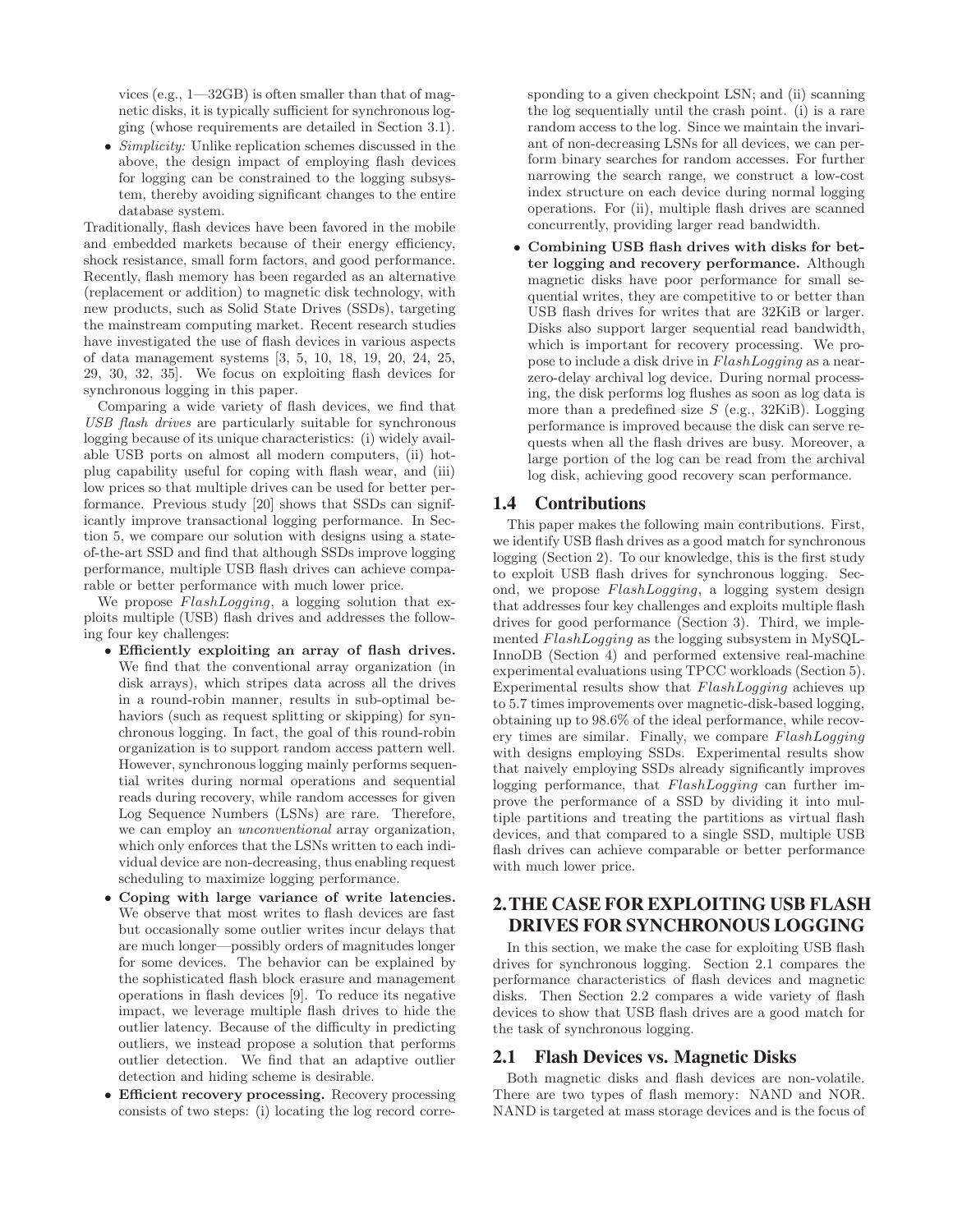

Figure 3: Comparing the performance of four flash devices and a 10k rpm magnetic disk drive. (Flash A, B, and C: three USB flash drives from three different vendors. SSD: a state-of-the-art SSD with 250MB/s peak read bandwidth and 70MB/s peak write bandwidth. disk-wce: write cache enabled.)

this paper. NAND flash devices support the logical block addressing interface similar to magnetic disks; read/write I/Os can be performed on 512-byte sized logical blocks. However, unlike magnetic disks, flash memory does not contain moving components.

A NAND flash memory chip is composed of flash blocks (e.g., 128KiB–512KiB large). Every flash block consists of flash pages (e.g., 512B–4KiB large). Only clean pages can be directly written (a.k.a. programmed). Before overwriting a page that contains data, a flash device has to erase the entire flash block. Such an erase operation is often an order of magnitude slower than a write operation. To avoid confusions with the 512-byte sized logical blocks at the device interface, we refer to a flash block as a flash erase unit in the rest of the paper. Moreover, flash memory has a finite number of erase-write cycles. A flash erase unit can typically endure 100,000 erase-write cycles [31].

A flash device contains a controller and one or more flash memory chips. For example, SSDs often contain tens of flash memory chips [15]. To cope with the erase-write constraints, flash controllers employ erase unit mapping and wear-leveling algorithms in order to reduce the number of erase operations and evenly distribute them to physical flash erase units [9]. As a result, flash devices often have very different performance characteristics from flash memory chips.

Figure 3 compares the sequential/random read/write performance of four flash devices and a 10k rpm disk. The three USB flash drives in the experiment represent low-end flash devices, while the SSD<sup>2</sup> represents high-end flash devices. The write caches of the disk and the SSD are disabled unless otherwise noted. All the experiments are performed on a PowerEdge 1955 blade server using the block device interface on Linux. The devices are opened with the O\_DIRECT|O\_SYNC flag in order to avoid operating system cache effects as much as possible. Elapsed times are measured with the rdtsc (Read Time Stamp Counter) x86 instruction in cycles, then converted to wall-clock times by dividing the CPU frequency. We vary the I/O request size from 512B to 2MiB. The requests are all aligned on requestsize boundaries. A data point shown represents the average of 10,000 requests of the same type for 512B–32KiB sizes, and 1,000 requests for 64KiB–2MiB sizes.

As shown in Figure 3, the low-end flash devices have better small sequential write performance and better random read performance compared to the disk. This is expected because flash devices do not suffer from the mechanical limitations of magnetic disks. However, the low-end flash devices suffer from worse random write performance because random writes often incur expensive erase and erase unit management operations. Moreover, the sequential read performance of low-end flash devices is much lower than the disk. This is partly limited by the target use model and price range of the devices. In contrast, the SSD has better or comparable performance than the disk in all aspects. An explanation is that these high-end flash devices can exploit the parallelism of many flash memory chips. Studying the characteristics more closely, we make the following observations related to synchronous logging.

First, sequential write performance is the most important characteristics for synchronous logging. As shown in Figure 3(b), the 10k rpm magnetic disk suffers from a full 6ms rotational delay for every small write. Compared to the disk, the flash devices are 1.2–9.4 times faster when write sizes are 16KiB or smaller. Moreover, compared to the SSD with write cache disabled, the low-end devices have compa-

 $2$ The SSD was released in Fall, 2008. It has been shown by third party to perform significantly better than several previous SSD products [15].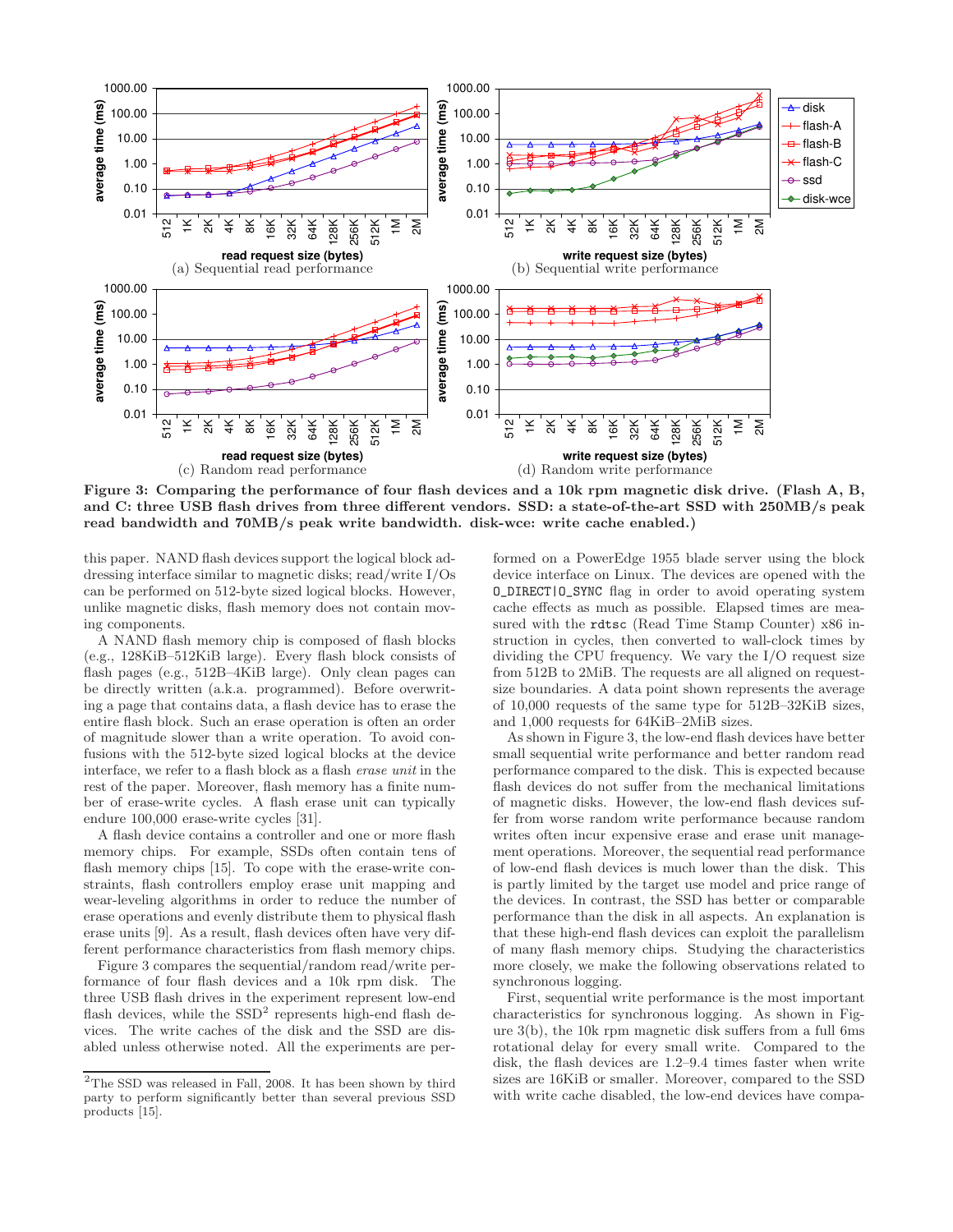Table 1: Comparing properties of flash devices.

|                              |                    | Interface Interface | Easily<br>availability bandwidth replaceable | Price/<br>$capacity$ <sup><math>\uparrow</math></sup> |
|------------------------------|--------------------|---------------------|----------------------------------------------|-------------------------------------------------------|
| USB flash drive              | good               | good                | ves                                          | \$15/8GB                                              |
| PCMCIA card                  | laptops            | good                | yes                                          | \$80/1GB                                              |
| CompactFlash<br>MicroSD etc. | digital<br>cameras | good                | yes                                          | \$20/8GB                                              |
| Solid state drive            | good               | excellent           | possible                                     | \$350/80GB                                            |

†Data were obtained from shopping web sites in April 2009.

rable sequential write performance, suggesting the potential of using low-end flash devices for synchronous logging.

Second, sequential read performance is important for recovery processing. As shown in Figure  $3(a)$ , the low-end flash devices are 2.6–11.4 times slower compared to the disk, posing a challenge for achieving good recovery performance. We will address this challenge in Section 3.6.

Finally, flash devices have faster random read performance than disks, which we leverage in our solution (in Section 3.6).

#### **2.2 USB Flash Drives are a Good Match for Synchronous Logging**

There are many different types of NAND flash based storage devices: e.g., USB flash drives, PCMCIA cards, CompactFlash, MicroSD, and Solid State Disks (SSDs)<sup>3</sup>. Table 1 compares the properties of these flash devices. We find that USB flash drives are a good match for synchronous logging for the following reasons:

- USB ports are widely available. In contrast to interfaces of PCMCIA cards, CompactFlash, and MicroSD, USB ports are widely available in all kinds of computer systems. This is true even for blade servers with very compact designs. The PowerEdge 1955 blade servers in our experiments support two USB ports with an extension cable shipped with the machine. Therefore, solutions based on USB flash drives can be readily employed in almost all modern computers.
- USB bus bandwidth is good for logging. From our experiences with running MySQL on blade servers, the USB 2.0 bus bandwidth (60MB/s) is sufficient for synchronous logging purpose. Moreover, the upcoming USB 3.0 specification [6] targets 600MB/s (or 4.8Gbit/s) bandwidth, which is greater than the logging bandwidth required by even the highest rated TPCC performance results [34].
- The hot-plug capability allows easy replacement of drives. Even with wear-leveling support, a flash drive may wear out more quickly than magnetic disks due to the frequent log writes. For example, the peak write bandwidth of a USB flash drive is typically 10– 20MB/s. Therefore, it takes at least 400 seconds to write an entire 8GB drive once. Given the 100,000 erase-write cycles, an 8GB drive can last at least 462 days in the worst case. Note that this worst-case lifetime increases proportionally with device capacity.
- The price of an individual drive is low. Compared to SSDs, the price of an individual USB flash drive is much lower. In April 2009, an 8GB USB flash drive costs about \$15. The drive capacity is good for logging purpose. our experiences with MySQL show

that the active online log size is consciously kept small (e.g., a few hundred MBs) in order to reduce recovery time. Log capacity can be easily provided by magnetic disks that archive the log. Because of the low prices, a logging solution can exploit multiple drives to achieve better performance. Our experimental results in Section 5.4 show that multiple USB flash drives can achieve comparable or better performance with lower price than a state-of-the-art SSD.

#### **3. FLASHLOGGING DESIGN**

We propose FlashLogging, a synchronous logging solution that exploits multiple (USB) flash drives. In this section, we first summarize the requirements of synchronous logging that we learned from MySQL-InnoDB in Section 3.1. We present the overall architecture of  $FlashLogging$  in Section 3.2. Then we describe our techniques and algorithms for addressing the four challenges in Section 3.3–3.7.

#### **3.1 Synchronous Logging Requirements**

We study MySQL with InnoDB as the backend storage engine. MySQL provides a database frontend with SQL query parser, optimizer, and query processing algorithms, while InnoDB supports the in-memory buffer pool, transaction processing, and write-ahead logging. The following summarizes the requirements of synchronous logging that we learned from the MySQL-InnoDB implementation:

- The online log is circular. Its size is kept small  $(e.g., a$ few hundred MBs) to reduce recovery time. Note that log capacity can be easily provided by archiving the online log with large-sized writes (to disks).
- During normal processing, sequential log writes are the frequent operation. A 64-bit Log Sequence Number (LSN) is assigned to each write, which uniquely identifies the log record. The LSN is monotonically increasing and represents the log offset if the log size were infinite.
- During normal processing, checkpoints are periodically written to well-known fixed locations in the log. Compared to the normal log writes, checkpoint frequency is very low. A checkpoint contains a checkpoint LSN and a checkpoint number. This LSN corresponds to the oldest modified data page in the database buffer pool; all data changes before this LSN are already on disks. InnoDB guarantees that all committed log records since the last checkpoint LSN are in the online log by (i) flushing log records when transactions commit, and (ii) monitoring log wrap-around margins and flushing old dirty buffer pool pages accordingly so that log wrap-arounds are correct.
- During recovery processing, InnoDB first locates the log record corresponding to the LSN recorded in the last checkpoint. Then the log is sequentially scanned until the crash point (i.e. log blocks containing inconsistent checksums or LSNs). After the log scan, necessary redo operations are carried out.

#### **3.2 FlashLogging Architecture**

Figure 4 depicts the overall architecture of a FlashLogging system. We employ a simple producer-consumer design. A set of interface routines accept logging requests. Log records are cached in an in-memory log buffer (e.g., 16MiB in our

<sup>3</sup>For synchronous logging purpose, SSDs represent the performance and prices for all devices targeting the mainstream mass storage market (e.g., including hybrid drives).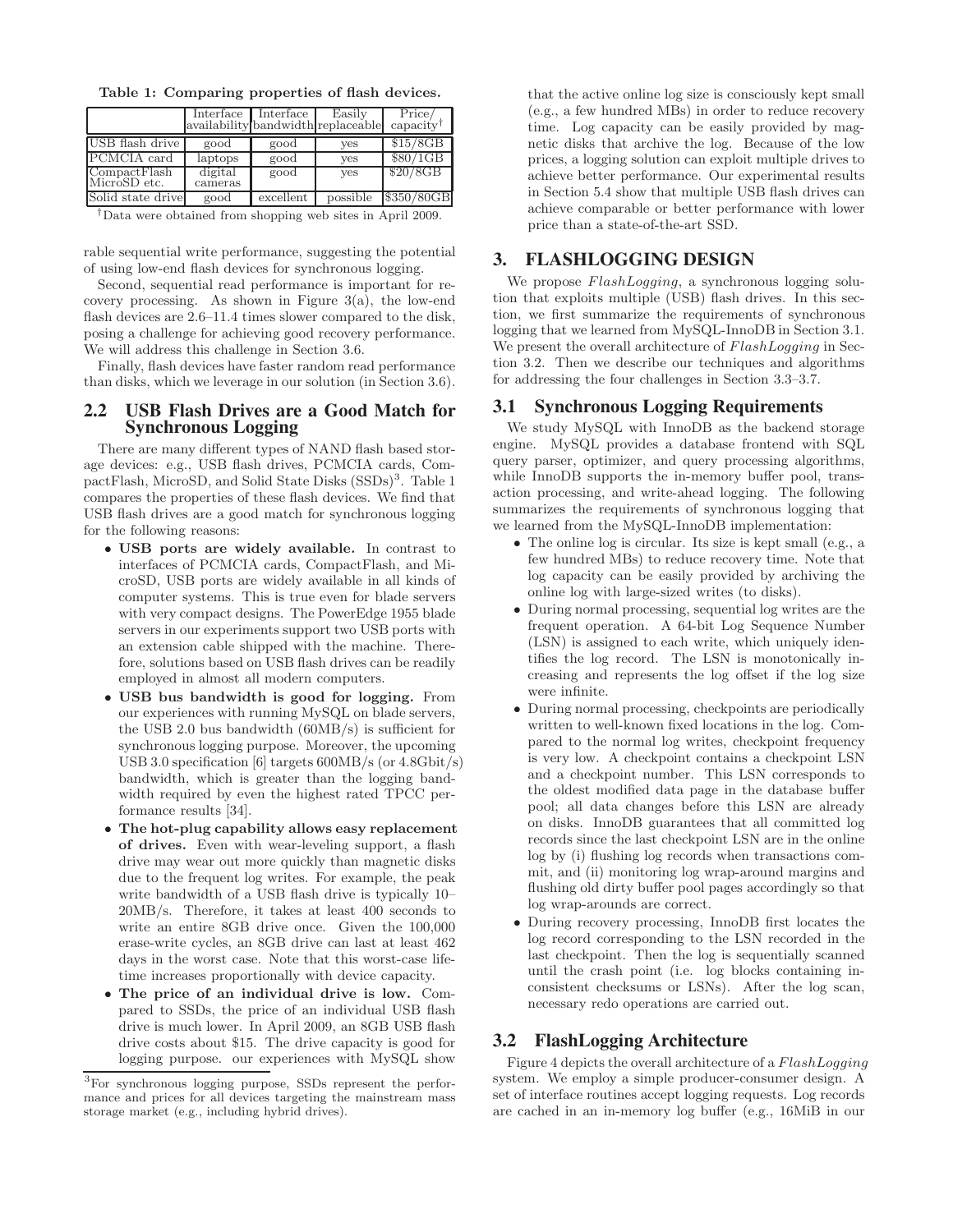

Figure 4: FlashLogging architecture.

experiments). Upon a flush call, the system creates request node(s) for all the log data since the last flush call, and appends it to the request queue. A request node contains begin and end pointers to the actual log data in the log buffer. Each logging device is serviced by a dedicated worker thread. The worker thread obtains new requests from the request queue and performs the requested I/O operations. Optionally, a disk is employed for both archival purpose and for better logging and recovery performance (as will be described in Section 3.7).

The architecture for recovery processing is similar except that the data flow is reverse: The workers read data from the devices into the log buffer, while the interface routines deliver log data from the log buffer to upper-level callers. As will be shown in Section 5, this simple design achieves good logging performance.

#### **3.3 Exploiting an Array of Flash Drives**

What's wrong with the conventional array organization? In a conventional array design, data are striped across the array of devices in a round robin manner. If there are  $N$  devices and the stripe unit size is  $S$ , then data at address A are found on the k-th device, where  $k = |A/S| \mod N$ . In this way, the physical location of data can be computed easily, enabling fast random accesses. However, the major access pattern in synchronous logging is small sequential writes during normal processing and sequential reads during recovery. Random data access is rare. On the other hand, round robin addressing may result in behaviors such as request splitting and/or request skipping, incurring unnecessary overhead for our purpose.

First, request splitting occurs if the log data to flush is larger than the stripe unit size S. Under conventional array organization, the log data has to be split into multiple request nodes to be serviced by multiple devices. This may occur frequently if S is small. Request splitting can be suboptimal because for small sequential writes, the latency  $T_R$ of a request size R satisfies  $T_{2R} < 2T_R$ , as evidenced in Figure 3(b). In other words, if there are two homogeneous devices and two outstanding requests of size  $2R$ , processing two 2R-sized requests are faster than splitting the requests and processing four R-sized requests.

To confirm this observation, we perform a set of micro benchmark experiments, as shown in Figure 5. The experimental setting is similar to that described in Section 2.1. In each experiment, two USB flash drives serve 2–32 concurrent requesters, who repeatedly sends 4KiB-sized flush requests. The X-axis varies the number of requesters. The Y-axis shows the aggregate writing bandwidth of the two drives. From Figure 5, we see that compared to request splitting, no splitting achieves 1.41–1.51X higher bandwidth for flash-A, 1.79–1.83X for flash-B, and 1.13–1.85X for flash-C.



Figure 5: Micro-benchmark results comparing two cases: (left bars) processing 4KiB requests, and (right bars) splitting each 4KiB requests into two then processing the split requests. Two drives of each device are used in the experiments.

Second, if the stripe unit size  $S$  is large, request splitting is less frequent, while request skipping occurs more frequently. Imagine that the request queue contains a number of small requests  $R_1, R_2, ..., R_m$ . Because of the large stripe unit size, several consecutive requests may fall into a single stripe unit. For example, a worker starts working on  $R_1$  before the other requests arrive.  $R_1 + ... + R_i \leq S$ , while  $R_{i+1}$ starts a new stripe unit. As a result, a second worker may be constrained to skip many early requests in the queue because the requests do not belong to the corresponding device. There could be two consequences: (i) response times for the skipped requests are longer than necessary, which may in turn impact throughput in a closed-loop system, such as TPCC; (ii) the request queue may not be long enough (e.g.,  $R_{i+1}$  does not exist yet), and the device may be forced to be idle since no requests belong to the device.

To avoid these sub-optimal behaviors, we would like to exploit the special access pattern of synchronous logging to organize the array in an unconventional way.

Unconventional Array Design. Because the major access patterns are sequential for logging and recovery, the conventional array organization is unnecessary. Instead, we propose an unconventional array organization: Log data can be appended to a device as long as the LSNs on the device are non-decreasing.

Here, we sacrifice the ability to quickly compute the locations for random accesses. In return, the log data since the last flush can always be formed to a single request node, and be processed by a single device, thereby avoiding the request splitting and skipping problems. The invariant of non-decreasing LSNs is naturally satisfied because of the property of logging<sup>4</sup> . This invariant enables the system to support rare random accesses through binary searches on the flash drives.

## **3.4 Coping with Outlier Writes**

Sequential writes have large variance. Figure 6 shows the individual request latencies of 5000 back-to-back sequential writes of fixed request size for the three USB flash drives in our study. Figure 6(a) and (b) show the results for 512B and 4KiB requests, respectively. The experimental setting is similar to that described in Section 2.1.<sup>5</sup>

 $^4{\rm The}$  rare event that a 64-bit LSN wraps around can be easily detected and specially handled.

 $5W$ e use a pair of rdtsc's to measure latencies. The measurement overhead is less than 1/10000 of the lowest reported latencies.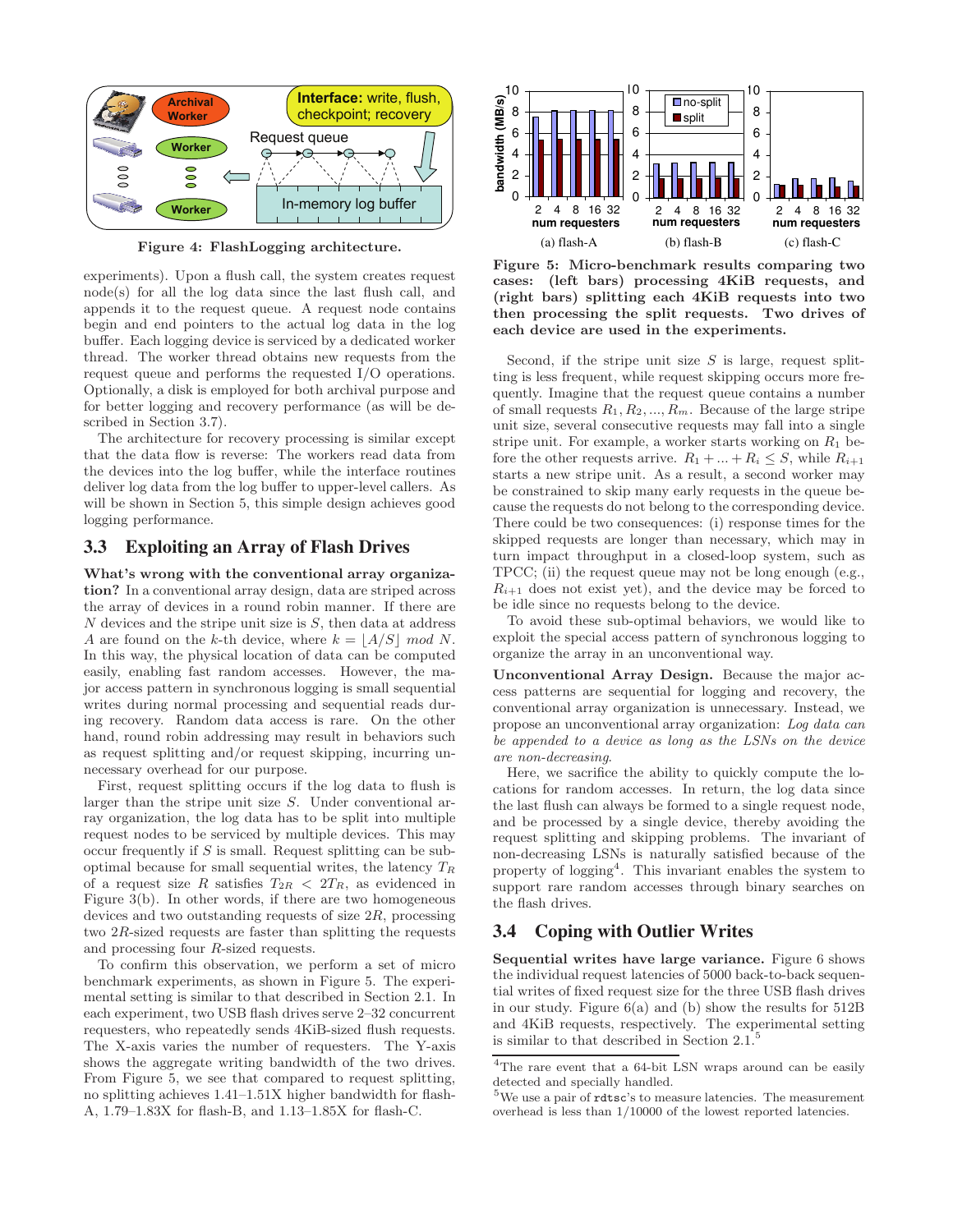

Figure 6: Large variance of elapsed times for 5000 back-to-back sequential writes. (Note the different Y scales for different devices.)

As shown in Figure 6, we see that the elapsed times display a bimodal distribution: Most writes are fast while a number of long latency writes take possibly orders of magnitude longer time to complete. We call these long latency writes *outliers*. An explanation for outlier writes is that these writes somehow trigger the device to perform management tasks such as wear-leveling and erase unit management [9]. Since outlier writes may have a negative impact on the response time and throughput of the logging system, we investigate how to minimize such impacts.

Outlier prediction is difficult. The first idea that comes to our mind is to accurately predict the outliers and proactively avoid them by sending dummy write requests to devices that are predicted to experience outliers at the next writes. However, as shown in Figure 6, we find that accurate outlier prediction is difficult. First, outlier patterns are different across different devices. Second, outlier patterns may be different for different request sizes, which cannot be predicted by combining simple statistics, such as the number of requests and the aggregate request size since the last outlier. Third, the number of requests between outliers may change even if both the request size and the device are fixed, as evidenced with flash-A and flash-B in Figure 6. Finally, when back-to-back requests of different sizes are measured (not shown in the figure), we see that outlier pattern is much less obvious from what are shown in Figure 6. We believe these complications are caused by the large variety of sophisticated erase unit mapping and wear-leveling algorithms implemented in different devices [9].

Outlier Detection and Hiding. The good news is that outliers can be easily detected because of the bi-model distribution. Therefore, instead of outlier prediction, we propose to perform outlier detection. To do this, we measure the average sequential write latencies for different request sizes for a device, and list the latencies in a table as part of the device description. In this way, a worker can estimate the average latency of a request by interpolation using the table. A request that takes longer than twice the average latency is considered an outlier. Upon detecting an outlier, we would like to re-issue the same request to a different ready device in hope that the re-issued request completes faster than the outlier, thus hiding the outlier latency.



Figure 7: Writing two separate sequential streams to a single USB flash drive.

However, a problem arises: At the time of detection, an outlier request must have existed for quite some time, and its LSN may be smaller than the LSNs of all ready devices. In such situations, the request cannot be re-issued because of the invariant of non-decreasing LSNs. Unfortunately, this frequently happens as will be shown in Section 5.2.

Our solution to this problem is to take advantage of an observation of flash devices: they often support a limited number of (separate) sequential write streams well. This property is called semi-randomness [24]. Micro-benchmark experiments in Figure 7 confirm this observation. In the experiments, we generate two sequential write streams of 4KiB sized writes: 99% of the writes are in "stream1", which models the main logging use of the device, while the rest 1% of the writes go to "stream2", which models the area for re-issuing outlier requests. "normal" latency of a single streams of 4KiB writes is provided for comparison purpose. As shown in Figure 7, the latencies of stream2 are comparable or moderately worse than stream1.

In summary, we reserve an area on each device for outlier hiding. Upon outlier detection, we re-issue the outlier request to the outlier hiding area on a different ready device. Note that we also maintain the invariant of non-decreasing LSNs for the outlier hiding areas. In this way, during recovery, we can simply treat these areas as "pseudo" devices and perform the same processing as a normal device.

#### **3.5 Logging Algorithm**

Figure 8 shows the logging algorithm. The algorithm uses an in-memory log buffer, and three queues for new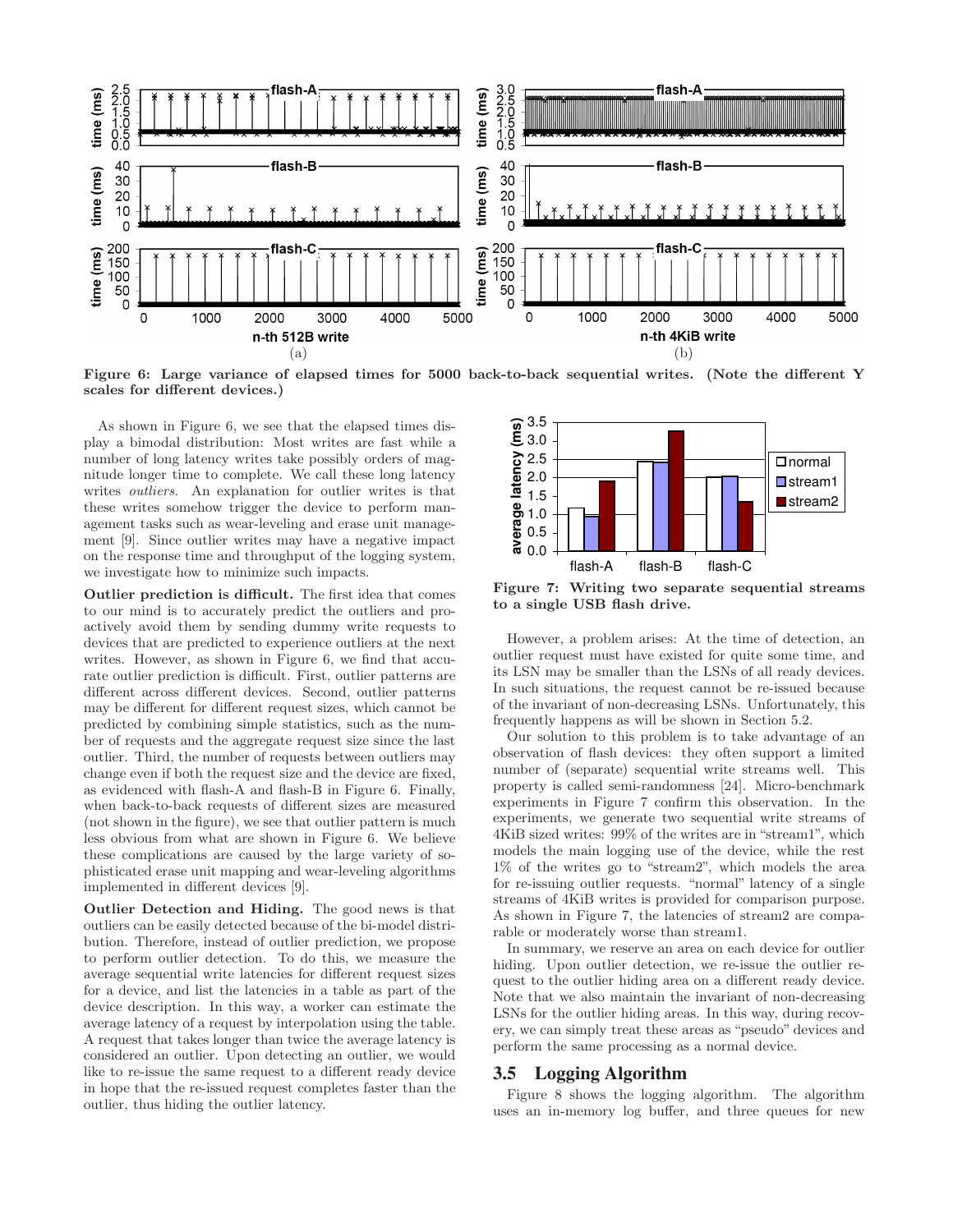requests (new\_queue), busy requests (busy\_queue), and completed but not released requests (done\_queue), respectively. Several LSN (Log Sequence Number) variables record the last known LSN on stable media (LSN\_done), the end LSN of all flush requests (LSN\_flushreq), and the end LSN of the in-memory log buffer (LSN\_write).

Frontend Functions. A transaction calls frontend\_write to append log records to the in-memory log buffer (L.3). When the transaction commits, it calls frontend\_flush with the largest LSN of all its log records. frontend\_flush determines whether the request is already serviced (L.6) or being serviced (L.7). If not, it composes a new request, including all new log data  $(L.8)$ .<sup>6</sup> Then it enqueues and waits for the request to complete (L.10–12).

Worker Algorithm. A worker is dedicated to serving requests for a device. In an infinite loop, a worker checks and calls process\_req for new requests (L.9–12). process\_req sets the owner of the request (L.15) and enqueues the request into busy\_queue (L.18). The worker records the last LSN for the device (L.21) and performs blocking I/O for the request (L.22). When completed, it checks to see if it still owns the request (both outlier hiding and archival disk worker in Section 3.7 may change the ownership). If yes, then the worker moves the request to done\_queue (L.24). Note that the worker notifies a frontend transaction that is blocking on a request r only if request r and all previous requests have completed (L.25–28).

Unconventional Array Organization. Our algorithm avoids request splitting because frontend\_flush composes a request from all the new log data (L.8). Request skipping is avoided because a worker can process any new request (L.10–12). The invariant of non-decreasing LSNs is naturally achieved. New requests are generated with increasing LSNs in frontend\_flush. Therefore, the first-in-first-out nature of a queue guarantees that at any worker, the LSNs of de-queued requests (L.10) are non-decreasing.

Adaptive Outlier Detection and Hiding. Before performing I/O for a request, a worker  $W_i$  computes an estimated maximum end time of the request (L.17). Later, another worker  $W_i$  may find that the maximum end time has passed  $(L.5)$ , thus detecting an outlier. Upon outlier detection, worker  $W_i$  re-issues the request to its outlier hiding area (L.7) if the invariant of non-decreasing LSNs of this area holds (L.6). For simplicity, we do not check if a reissued request is again an outlier by setting the end time of the re-issued request to infinity (L.20).

Note that an outlier request eventually takes at least three times of the average latency (for detection and re-issuing). Moreover, outlier hiding incurs additional I/Os. Therefore, the significance of outlier hiding is device dependent: The larger the latency difference between outliers and normal requests, the more significant impact outlier hiding can have, as will be shown in Section 5.2. Therefore, we propose to use an adaptive algorithm. In Figure 8, the global variable is\_outlier\_hiding enables/disables outlier detection and hiding in the worker algorithm  $(L.2-8)$ . The adaptive algorithm can initially enable outlier hiding, then measure the number of outliers successfully hidden to determine whether to continue or disable outlier hiding.

| Global variables:<br>CircularBuffer loq_buf; |
|----------------------------------------------|
| UInt64 LSN_write, LSN_flushreq, LSN_done;    |
| ReqQueue new_queue, busy_queue, done_queue;  |
| is_outlier_hiding;<br>Bool                   |
| UInt64 LSN archived;                         |
| Worker private variable:                     |
| LogDevice streaml;                           |
| LogDevice stream2;                           |

#### **frontend\_write(logdata, size)**

- 1. while (log\_buf.avail < size)
- 2. waiting for log buffer space;
- 3. append logdata to log\_buf;
- 4. LSN\_write += size;
- 5. return LSN\_write;

#### **frontend\_flush(LSN)**

- 6. if (LSN <= LSN\_done) return;
- 7. if (LSN <= LSN\_flushreq) goto Wait\_done; 8. compose a request r from all log data since
- LSN\_flushreq till LSN\_write; 9. LSN\_flushreq = LSN\_write;
- 10.enqueue (new\_queue, r);
- 11.wake up workers for handling new requests; 12.Wait\_done:
	- block waiting till r and all earlier requests are done;

#### **worker()**

| 1.                          | Infinite_worker_loop:                     |  |  |  |  |
|-----------------------------|-------------------------------------------|--|--|--|--|
| $2$ .                       | if (is_outlier_hiding)                    |  |  |  |  |
| $\ensuremath{\mathsf{3}}$ . | $cutime = qet_current_time()$ ;           |  |  |  |  |
| 4.                          | foreach r in busy_queue                   |  |  |  |  |
| 5.                          | if ((curtime > r.end_threshold) & &       |  |  |  |  |
| 6.                          | $(r.start_lsn>=stream2uast_lsn)$          |  |  |  |  |
| 7.                          | process_req(r, stream2);                  |  |  |  |  |
| 8.                          | qoto Infinite_worker_loop;                |  |  |  |  |
| 9.                          | if (new_queue is not empty)               |  |  |  |  |
| 10.                         | $r=$ dequeue (new_queue) ;                |  |  |  |  |
| 11.                         | $process\_req(r, stream1);$               |  |  |  |  |
| 12.                         | qoto Infinite_worker_loop;                |  |  |  |  |
| 13.1                        | block waiting for notification;           |  |  |  |  |
| 14.1                        | goto Infinite_worker_loop;                |  |  |  |  |
|                             |                                           |  |  |  |  |
|                             | process_req(r, stream)                    |  |  |  |  |
|                             | 15. r.owner= this_worker;                 |  |  |  |  |
|                             | 16. if (stream == stream1) // new request |  |  |  |  |
| 17.                         | r.end_threshold= qet_current_time()       |  |  |  |  |
|                             | + 2*avg_latency(r.size);                  |  |  |  |  |
| 18.                         | enqueue (busy_queue, r);                  |  |  |  |  |
|                             | 19. else // re-issue outlier request      |  |  |  |  |
| 20.                         | r.end_threshold= infinity;                |  |  |  |  |
|                             | 21. stream.last_lsn= r.end_lsn;           |  |  |  |  |
|                             | 22. perform blocking device I/O for r;    |  |  |  |  |
|                             | 23. if (r.owner == this_worker)           |  |  |  |  |
| 24.                         | move r from busy_queue to done_queue;     |  |  |  |  |
| 25.                         | if $(r.start_lsn == LSN_done+1)$          |  |  |  |  |
| 26.                         | release contiguous done requests          |  |  |  |  |
|                             | and wake up frontend_flush;               |  |  |  |  |
| 27.                         | release log buffer space,                 |  |  |  |  |
|                             | and wake up frontend_write;               |  |  |  |  |
| 28.                         | update LSN_done;                          |  |  |  |  |

Figure 8: Logging algorithm. (Details of synchronization between the frontend and the workers, and 512B log block alignment are omitted for clarity.)

 ${}^{6}$ Requests must be multiple of 512B blocks. Details are omitted for clarity and will be discussed in Section 4.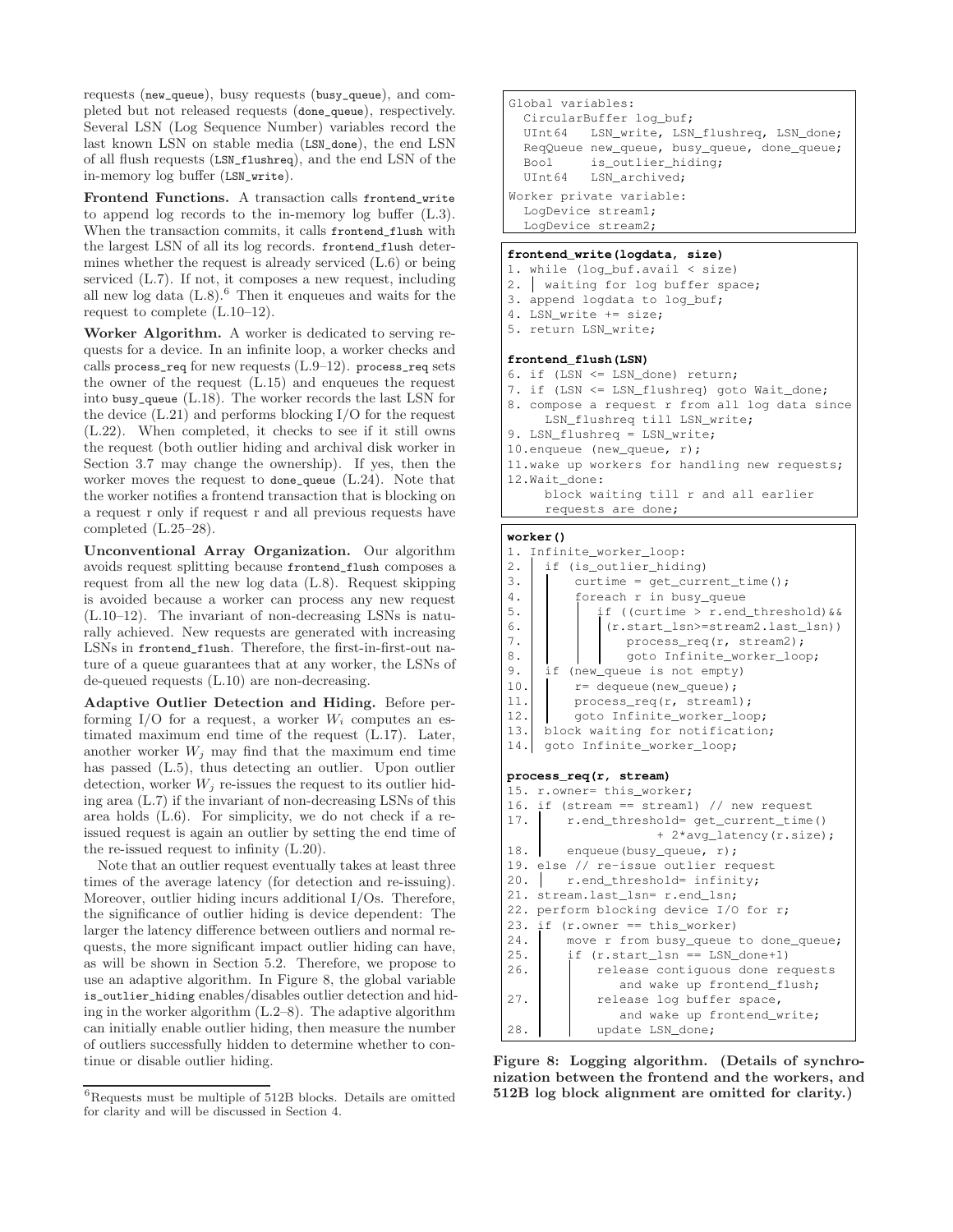

Figure 9: A simple index structure on a log device.

#### **3.6 Efficient Recovery Processing**

From the perspective of the logging subsystem, recovery processing consists of two main steps: (i) locating the log record corresponding to the LSN in the last checkpoint; (ii) scanning the log sequentially until the crash point.

Essentially, step (i) performs a random read operation. As discussed in Section 3.3, we can support random accesses by performing binary searches on the flash drives because of the invariant of non-decreasing LSNs. We can further improve the performance by constructing a simple index structure to narrow the search scope, as shown in Figure 9. The space of a log device is divided into equal-sized sections with wellknown starting offsets. As shown in Figure  $9(a)$ , the first block (called header) in a section records meta-information: (i) the starting LSN of the current section; and (ii) a small array mapping equally strided logical blocks to LSNs for the previous section. During normal processing, when a worker is working on section  $i-1$ , it generates the content for the header of section  $i$ . After section  $i-1$  is filled, the worker moves onto section  $i$ . At this point, it can write out the header of section  $i$  while maintaining the sequential write pattern. As shown in Figure 9(b), the header blocks form a simple index structure. To locate the block for an random LSN, the system searches the section headers to narrow the search range before performing binary searches for the block.

For step (ii), the FlashLogging architecture allows scanning multiple devices in parallel for good scan bandwidth. During recovery, workers pro-actively read data in chunks (e.g., 64KiB) into the in-memory log buffer. The log blocks in the chunks are then merged according to the ascending LSN order and delivered to the upper-level recovery processing requesters. A global variable, delivered\_lsn, is maintained. The workers compare delivered\_lsn with the LSNs of the last read chunks, and check the availability of inmemory buffer in order to determine whether or not to perform new chunk read I/Os

## **3.7 Combining USB Flash Drives and Disks for Better Performance**

We propose to optionally include a disk in  $FlashLogging$ . Our goal is three-fold. First, the disk can serve as a large capacity archival device to complement our online logging design. Second, recovery scan described in Section 3.6 is limited by the maximum USB bus bandwidth (60MB/s), while a magnetic disk may provide larger recovery scan bandwidth. Third, as shown previously in Figure 3(b), magnetic disks are competitive to USB flash drives for writes that are

| archival worker() |                                            |  |  |  |  |
|-------------------|--------------------------------------------|--|--|--|--|
|                   | 1. Infinite_archival_worker_loop:          |  |  |  |  |
| 2.                | while $(LSN_write - LSN_archived < 32KiB)$ |  |  |  |  |
| 3.                | waiting for more frontend writes;          |  |  |  |  |
| 4.                | perform blocking I/O for up to LSN write;  |  |  |  |  |
| 5.                | update LSN archived;                       |  |  |  |  |
| 6.                | if (LSN done < LSN archived)               |  |  |  |  |
| 7.                | process all queues, release requests,      |  |  |  |  |
|                   | wake up frontend_flush, free buffer        |  |  |  |  |
|                   | space, wake up frontend write;             |  |  |  |  |
| 8.                | LSN done = LSN archived;                   |  |  |  |  |
| 9.                | goto Infinite archival worker loop;        |  |  |  |  |
|                   |                                            |  |  |  |  |

Figure 10: Archival worker algorithm.

32KiB or larger. Therefore, we may improve the logging performance by including a disk in the design.

For achieving the goal, we propose to flush log data to the disk as soon as log data is more than a predefined size S (e.g., 32KiB in our experiments). We call such a disk a nearzero-delay archival disk because the disk eagerly archives data larger than S. Figure 10 shows the archival worker algorithm. Whenever the unarchived log data (including log data in memory) is at least 32KiB, the archival worker flushes the data to the archival disk (L.4). If log data is archived before the associated normal flush requests complete (L.6), the archival worker will consider these requests as completed, set ownership of the requests, and wake up frontend transactions that are blocking on the requests (L.7), thereby potentially improving logging performance.

During recovery processing, the starting LSN is mostly likely found on the archival disk. Therefore, the system first performs the log scan on the archival disk, followed by scanning (a small portion of) the flash drives. The starting points of the latter can be found similarly using binary search as described in Section 3.6.

#### **4. IMPLEMENTATION**

We implemented  $FlashLogging$  as the logging subsystem in MySQL version 5.0.24a with InnoDB as the backend storage engine. We modified MySQL to recognize a configuration variable in MySQL's my.cnf configuration file to decide whether to use the original logging subsystem or the FlashLogging subsystem.

The configuration file also specifies the devices to be used in  $FlashLogging$ . FlashLogging supports an array of  $K$  $(K > 1)$  homogeneous devices and an optional archival device. The device paths, capacities, and starting offsets are specified in the configuration file. FlashLogging uses the Linux open system call to open the devices. In a typical setting, we will specify  $K$  flash devices and zero or one archival magnetic disk device. In this way, raw devices are used.

In contrast, MySQL-InnoDB does not support raw devices as the logging media. The log is configured as a set of normal file system files. This may pose disadvantages for MySQL-InnoDB. To compensate for this, we run two sets of experiments for disk-based logging. The first sets use MySQL-InnoDB with log files. The second sets use FlashLogging and specify the disk device as a single logging device. The former may have better code quality, while the latter enjoys the raw device interface. In our experiments, we report the better of the two cases.

Overwriting data at the same logical address is an expensive operation for USB flash drives, which often triggers an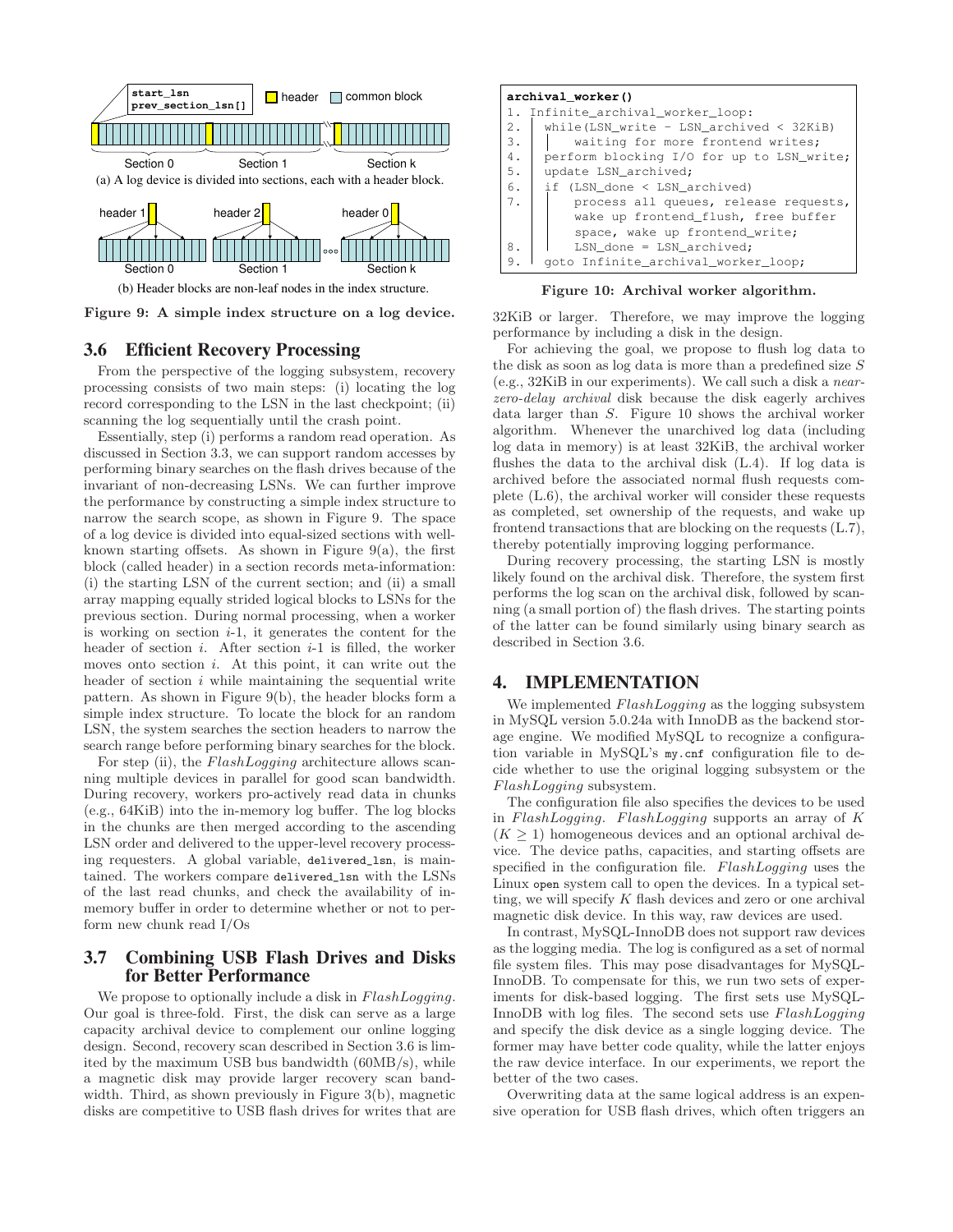erasure of an entire (128–512KiB) flash erase unit, incurring performance overhead and reducing devices' life time. We observe in micro-benchmark experiments (not shown due to space limitation) that if subsequent writes overlap even a small part (512B) of the previous ones, the write performance can degrade drastically (up to 60.8X worse) for some USB flash drives. In the original MySQL logging implementation, overlapping writes are common. A flush request  $r$ may end in the middle of a  $512B$  block x. Because of the block device interface, the entire  $x$  is flushed. A subsequent request  $s$  will continue to use the unused portion in  $x$ . When  $s$  is to be flushed,  $x$  has to be re-sent to the device, resulting in an overlapping write. In FlashLogging, a worker always appends a flush request to its device and avoids any overlapping writes. This entails that multiple log blocks (possibly partially full) with the same LSNs may exist. During recovery processing, FlashLogging merges multiple log streams in the LSN order. When it sees two 512B blocks with the same LSN in the header, it chooses the full block or the block with more data.

For outlier hiding purpose, the configuration file can optionally contain a path to a characteristics file with the device's average sequential write latencies for different request sizes. If such a file is configured, FlashLogging will read the file content to build a latency table and use it to implement avg\_latency in Figure 8 (L.17). Otherwise, is\_outlier\_hiding is set to false to disable outlier hiding and avg\_latency always returns infinity.

#### **5. PERFORMANCE EVALUATIONS**

In this section, we present real-machine experimental evaluations for FlashLogging using TPCC workloads. We first describe the experimental setups in Section 5.1. Then we present experimental results for the logging and recovery experiments in Section 5.2 and Section 5.3, respectively. Finally, we compare FlashLogging with designs that employ SSDs in Section 5.4.

## **5.1 Experimental Setup**

Machine Configuration. Two Dell PowerEdge 1955 blade servers are used in the experiments. Each machine is equipped with a 3.0GHz Intel 5160 Woodcrest CPU (dual core, two hardware threads per core), 4MB L2 cache, 4GB DRAM, and two 73GB 10K RPM SAS (Serial-Attached SCSI) disks, running Linux 2.6.17-10. The two machines are connected through 1Gbps Ethernet.

Logging Devices. We use the same devices as in the characteristics study in Section 2.1. An extension cable supports up to two USB ports. Therefore, we use up to two USB flash drives for flash-A, flash-B, and flash-C. In every configuration, the devices in a flash array are homogeneous. The capacity of the USB flash drives range from 1 to 4GB. For experiments in Section 5.4, we replace one of the disks in a blade server with the SSD. The write caches of the logging devices are disabled unless otherwise noted. The devices are opened with the O\_DIRECT|O\_SYNC flag to avoid operating system cache effects as much as possible.

We report experimental results for the following logging device configurations: disk, ideal (i.e. disk with write cache enabled), three configurations for each flash device (1f: one drive, 2f: two drives, 2f-1d: two drives with an archival disk), and multiple designs that employ SSDs.

TPCC Workload. We configure an MySQL 5.0.24a database server to run on one blade server and store data on one of its disks, while storing the circular transactional log on the other disk, or on flash drives. Transaction isolation level is set to be serializable. We configure the database inmemory buffer pool to use 2GB of the main memory. The number of warehouses in the TPCC benchmark is chosen to be 20. As reported by the "show table status" statement, the resulting database size, including database tables and indices, is 1803.6 MB. Therefore, the entire database and its indices are memory resident. The circular log size is set to be 900 MB. Note that as discussed in Section 3.1, MySQL-InnoDB performs background writes for dirty buffer pool pages to guarantee the correctness of the wrap-rounds of the circular log. We enhanced MySQL-InnoDB with (i) implementation of FlashLogging and (ii) instrumentation for statistics.

The other blade server runs an open source TPCC driver, based on OSDL DBT2 version 0.39 [28]. Originally, the driver has a two-level thread architecture: The first level threads generate TPCC requests, send the requests to the second level threads through Unix sockets, which connect and forward the requests to the database server through TCP connections. We simplified the driver by combining the two levels: Each thread maintains a persistent TCP connection to the database server, and repeatedly generates and sends transaction requests to the server. TPCC think time is set to be zero to maximize the load at the database server. The number of client threads is an adjustable parameter, which we vary from 1 to 128 in our experiments.

## **5.2 Logging Performance**

For every logging experimental result, we run TPCC test for the configuration for 60 minutes and report the average transaction rate, NOTPM (New Order Transactions Per Minute), as was output from OSDL DBT2. Before every test run, we perform three preparation steps to ensure that the size of the TPCC database is roughly the same, and the MySQL-InnoDB buffer pool is warmed up. First, we rebuild the TPCC database by dropping the entire database, creating the database, creating tables and indices, loading the table data, and loading stored procedures for TPCC transactions. Second, we perform a "select count(\*) from table" for every TPCC table. Third, we run 10 minute TPCC test with 20 clients.

Overall performance. Figure 11 compares the transaction performance of disk-based logging, FlashLogging, and the ideal case. From Figure 11, we can see the following points.

First, disk-based logging is a major bottleneck. As shown in Figure 11(a), disk-based logging obtains only  $11.2\%$ -29.9% of the ideal case performance. As the number of concurrent clients increases from 1 to 128, the transaction rates first increase then decrease, with the peak being around 32 clients.<sup>7</sup> (Figure 1 in Section 1 shows the 32-client points.)

Second, employing USB flash drives naively in MySQL-InnoDB achieves marginal gains at best, as shown in Figure  $11(a)$ . This is mainly because the original InnoDB logging system performs overlapping writes, which incurs poor performance for USB flash drives.

<sup>7</sup> In our experiments, the number of clients is a power of 2. Therefore, the best transaction rates should be achieved in the range of (16, 64).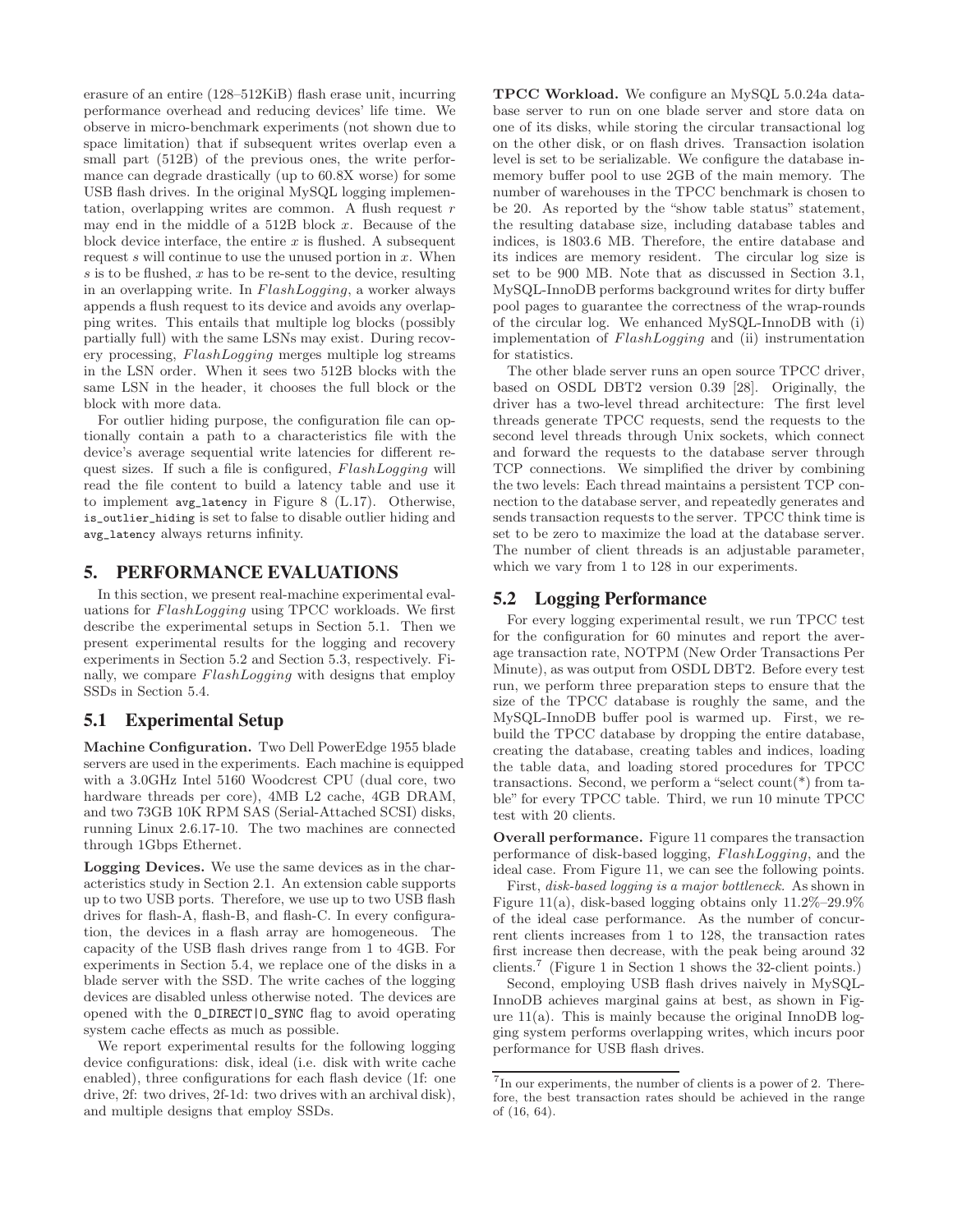

Figure 11: Logging performance (disk: magnetic disk; ideal: disk with write cache enabled; 1f: 1 flash drive; 2f: 2 flash drives; 2f-1d: 2 flash drives and an archival disk). The same disk and ideal curves are included in all figures for ease of comparisons.



Figure 12: Normalized throughputs for the 32-client cases in Figure  $11(b)–(d)$ .

Third, almost all FlashLogging configurations achieve significant improvements over disk-based logging. Using one flash drive achieves significant improvements for flash-A and flash-B. Using two flash drives as an array leads to better performance for all three kinds of USB flash drives. The best performance is achieved with two flash drives and an archival disk.

As shown in Figure 12, we see that FlashLogging with flash-A, flash-B, and flash-C achieves up to 5.7X, 5.7X, and 4.7X improvements over disk-based logging, respectively, thus obtaining up to 98.6% of the ideal performance.

Array Organization. Figure 13 shows the performance of the conventional striping array organization that employs round robin addressing, normalized to that of  $FlashLogging$ (2f) for each device. We vary the stripe unit size from 512B to 256KiB. Note that less than 100% means that the conventional scheme suffers performance loss. From Figure 13,



Figure 13: TPCC performance with conventional array organization normalized to that of  $FlashLogging$ . (2f is used)

we see that small stripe unit sizes (512B–8KiB) and large unit size (256KiB) both result in sub-optimal performance across all devices. As discussed in Section 3.3, this is because of request splitting and request skipping, respectively. The best performance of conventional scheme is achieved with 64KiB–128KiB stripe units. However, even in these cases, conventional scheme can incur significant performance loss compared to FlashLogging— up to 26.6% performance loss for flash-C and up to 9.8% loss for flash-A. This is because of remaining request splitting and skipping behaviors, e.g., due to log requests not aligned on stripe unit boundaries. In contrast, FlashLogging's unconventional array design avoids request splitting and skipping, thereby achieving good performance without parameter tuning for the stripe unit sizes.

Outlier Detection and Hiding. Figure 14 and Figure 15 study the effects of outlier detection and hiding. As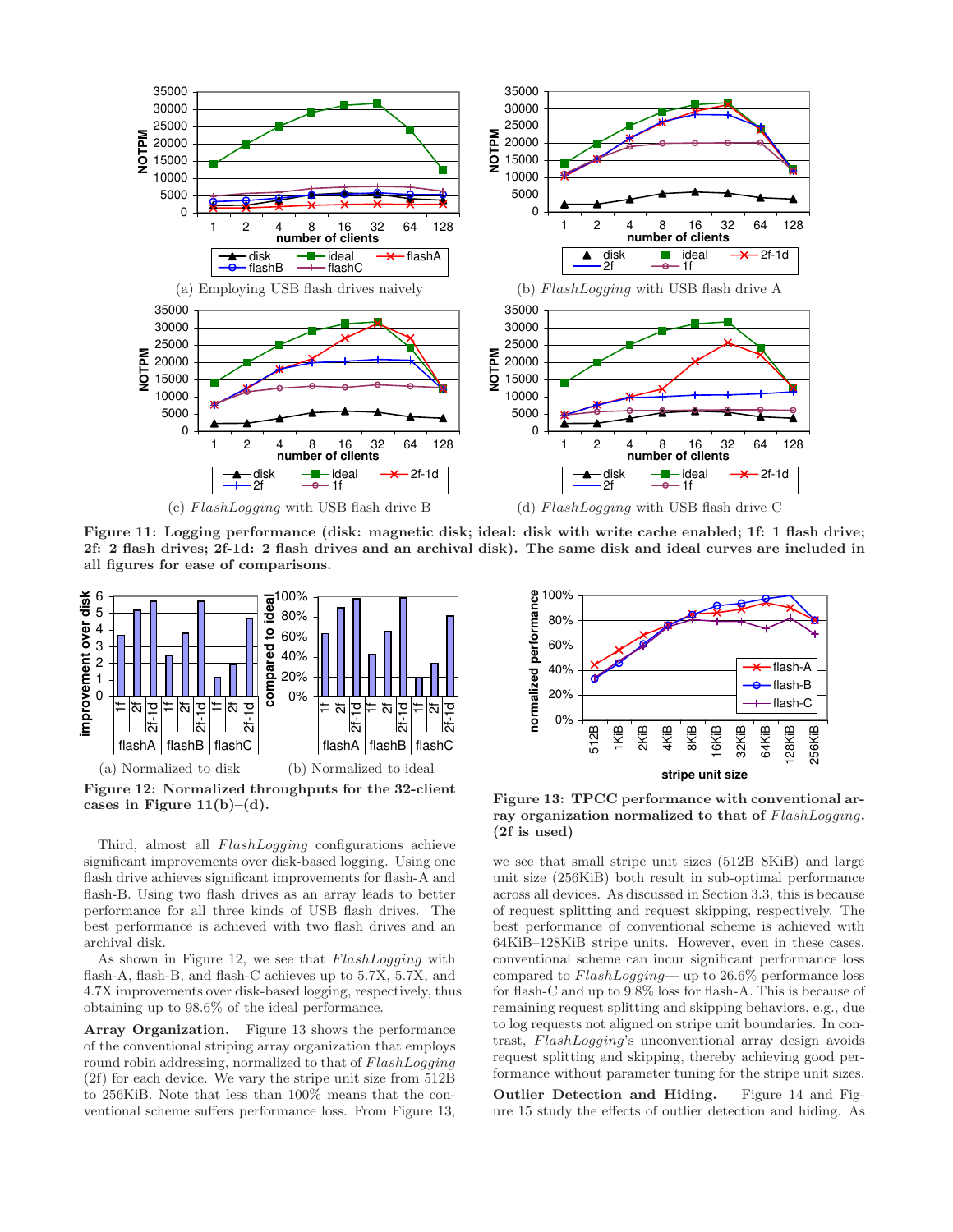

Figure 14: Potential study of outlier hiding with micro-benchmarks. (naive-hiding: outlier requests are re-issued to the main logging area. 2streams: outlier requests are re-issued to the separate outlier area.)



Figure 15: Effects of outlier detection and hiding on overall TPCC performance for flash-C.

described in Section 3.4, the efficacy of the outlier hiding scheme depends on the latency difference between outliers and normal requests. Therefore, we first perform a set of micro-benchmarks in Figure 14 to understand the potentials of outlier hiding. Here, we build a stand-alone program on FlashLogging, where four threads repeatedly issue log requests of a given size via  $FlashLogging$  to logging devices. We report the aggregate logging bandwidth.

As shown in Figure 14, we see that outlier hiding achieves up to 1.37X improvements with fixed sized requests for flash-C, while it has almost no effect for flash-A and flash-B. Note that flash-C has the largest latency difference between outliers and normal writes (Figure 6). Therefore, it is reasonable to expect outlier hiding to have the most significant impact on flash-C.

Moreover, from Figure  $14(c)$ , we see that the choice of where to re-issue outlier requests is important. Upon detection, naive hiding is hardly able to re-issue outlier requests, because of the invariant of non-decreasing LSNs, while 2 streams hiding works well with the invariant. As a result, 2-streams hiding re-issues up to 18.6 times more outlier requests than naive hiding.

Furthermore, Figure 15 shows the impact of outlier hiding on the overall TPCC performance for flash-C. Outlier hiding achieves up to 1.66X improvements over the no hiding cases.

Given the above results, we believe that for addressing the large variance across USB flash drive types, a logging system should employ an adaptive scheme that detects the efficacy of outlier hiding, and dynamically enable/disable it, as described in Section 3.5.<sup>8</sup> In our TPCC experiments,

we choose no hiding for flash-A and flash-B, and 2-streams hiding for flash-C.

Archival Disk. As shown in Figure 11, adding a nearzero-delay archival disk to 2f significantly improves logging performance. As described in Section 3.7, we flush log data to the disk as soon as un-archived log data in memory is more than 32KiB. Logging performance can be improved because an archival disk flush may cover pending requests while both flash drives are busy serving earlier requests. For example, the two flash drives are serving requests  $R_1$  and  $R_2$  when  $R_3$ arrives. It is possible that an archival flush including data up to  $R_3$  is initiated. Later, flash drive 1 may complete  $R_1$ and start serving  $R_3$ . If the time to serve  $R_1$  then  $R_3$  on the flash drive is longer than the time to serve the archival flush, the archival flush may return before flash drive 1 completes  $R_3$ , thus improving the logging performance for  $R_3$ . Such situations are possible mainly because (i) disk performance is competitive for writes of 32KiB or larger; (ii) a single write of large size can be faster than multiple writes of small sizes; and (iii) the flash drive may encounter an outlier. As a result, the archival disk approach is more effective for lower performing flash drives, as shown in Figure  $11(b)–(d)$ .

#### **5.3 Recovery Performance**

Recovery experiments are performed as follows. First, we carry out the same preparation steps as in a logging experiment. Second, we run 30-minute TPCC workloads with 32 clients. Third, we kill the MySQL server process. Finally, we restart the MySQL server and collect statistics for recovery processing. For each configuration, we report the results of five recovery experiments.

Figure 16 shows the recovery scan performance of diskbased logging and  $FlashLogging$ . Figure 16(a) is a scatter plot, where each point represents a single recovery run. The X-axis is the log data size scanned during recovery. The Y-axis reports the elapsed time for the recovery scan. Figure 16(b) compares the average recovery scan bandwidth of all the configurations. The error bars show the standard deviation of the five runs of each scheme. From the figures, we can see the following points.

First, all FlashLogging schemes achieve comparable or better recovery scan times compared to disk-based logging.

Second, it is effective to scan multiple flash drives in parallel. Scanning two flash drives in parallel achieves 1.19–1.81X higher bandwidth than using a single flash drive.

<sup>8</sup> It happens that flash-C has the largest latency difference between outliers and normal requests and it is also the lowest performing flash drive. In general, this may not be true. We prefer a

self-contained algorithmic solution to a solution that requires all DBAs to use certain types of USB flash drives for avoiding large outliers.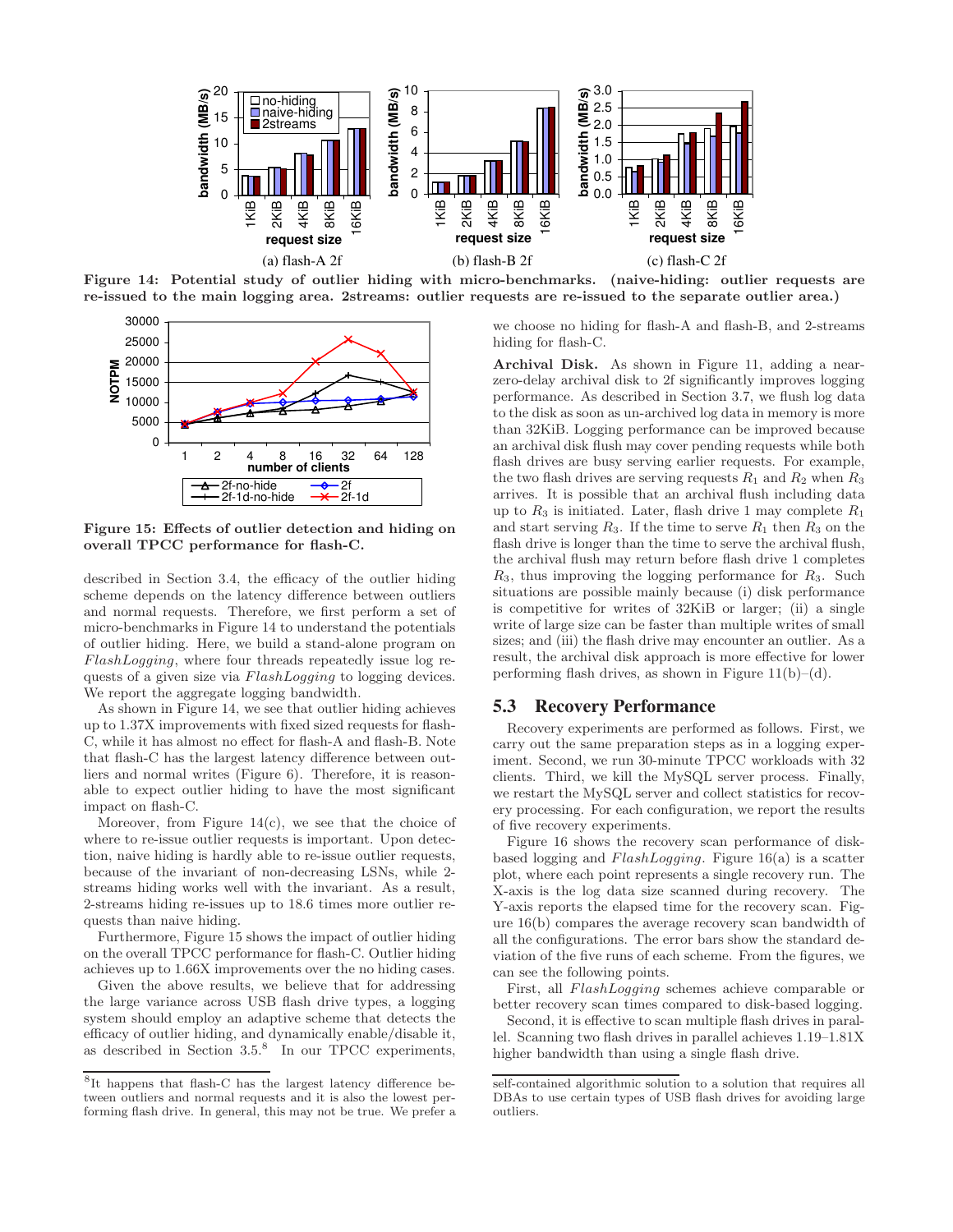

Figure 16: Recovery scan performance of FlashLogging. (Every recovery experiment is repeated five times.)

Third, the archival disk can bring significant improvements when the disk bandwidth is much higher than the combined bandwidth in the flash array, which is the case of flash-A. On the other hand, two flash drives of flash-B or flash-C already achieve similar recovery scan bandwidth as the disk, leaving little room for improvements.

#### **5.4 Performance Comparison with Designs Using Solid State Drives**

Figure 17 studies the performance of logging designs using a state-of-the-art SSD [16]. For comparison purpose, we include TPCC results for disk, ideal, and three USB drives from Figure 11.

For the first configuration ("ssd naive"), we replace the logging disk with the SSD and run the original MySQL-InnoDB without changes. Unlike USB flash drives, this configuration immediately achieves 2.98X higher TPCC transaction rates over disk-based logging. This finding is consistent with previous work [20]. An explanation is that compared to the inexpensive USB flash drives, SSDs have more sophisticated controllers that handle overlapping writes well.

Next, we exploit FlashLogging for further improving the logging performance of SSDs. The idea is to divide the SSD into K partitions and treat each partition as a (virtual) flash device for FlashLogging. We vary K from 1 to 10 because there are 10 internal parallel channels in the SSD [16]. From Figure 17, we indeed see significant improvements by using this technique: 1.33X better performance from 1p to 2p, and 1.12X better performance from 2p to 4p, thus achieving 4.12X better performance over disk-based logging. However, the improvements soon diminish. Since the SSD only supports standard SATA interface, it is difficult to figure out the internal flash page layout and the way that the parallel channels are used. Therefore, it is possible that writes to different partitions may actually compete for the same channel, limiting the gains.

Finally, comparing configurations using USB flash drives and configurations using SSDs in Figure 17, we see that configurations with USB flash drives can achieve comparable or better performance than configurations using a single SSD while incurring much lower prices. Note that the SSD chosen in this study has been reported by third party to have better performance than several other types of SSDs [15]. Therefore, we believe our results are representative (at least for a subset of existing SSDs). In summary, FlashLogging with inexpensive USB flash drives provide a viable solution for efficiently supporting transactional logging.



(a) Scatter plot of data scanned and elapsed times (b) Scan bandwidth with standard deviations as error bars



Figure 17: Comparing TPCC performance of FlashLogging using USB flash drives with designs using SSDs (32 clients).

## **6. CONCLUSION**

Synchronous logging is one of the most important techniques for achieving fault tolerance in computer systems. It is the central mechanism to ensure transaction durability in database systems. However, previous magnetic-disk-based solutions are ill-suited for the small sequential write patterns of synchronous logging, while existing alternative solutions are either complicated or expensive.

In this paper, we study flash devices as a solution that is efficient, inexpensive, and simple. In particular, we identify USB flash drives as a good match for the task of synchronous logging because of its unique characteristics compared to other types of flash devices. We proposed FlashLogging, a logging solution that exploits multiple (USB) flash drives for good logging performance. We address four key challenges by proposing unconventional array organization, adaptively performing outlier detection and hiding, performing parallel device scans for efficient recovery processing, and combining a near-zero-delay archival disk in the design. Experimental results show that our solution achieves dramatically better performance over disk-based logging. Combining multiple USB flash drives also achieve comparable or better performance with much lower prices compared to designs employing a single SSD.

While we focus on transaction processing as a case study for designing and evaluating FlashLogging, we believe that similar considerations are applicable to other computer systems that employ synchronous logging, such as synchronous file system journals and checkpointing/recovery systems for distributed web services.